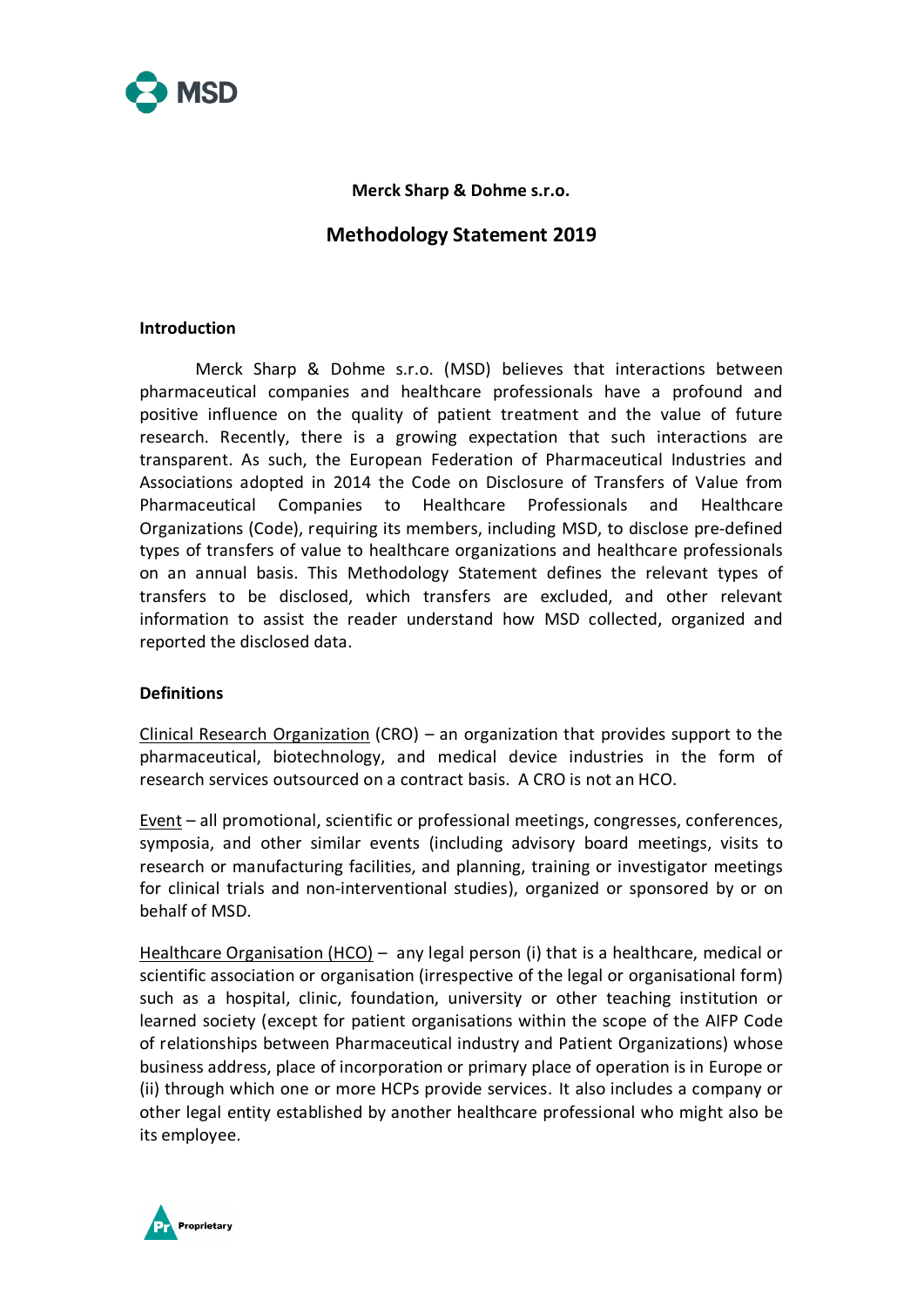Healthcare Professional (HCP) - any person entitled to either prescribe or dispense a medicine. HCPs includes members of the medical, dental and pharmacy professions and any other persons, who in the course of their professional activities may prescribe or dispense a medicine. It also includes any HCP – physical entity – who can be identified based on the registration number of the Czech Medical Chamber (such HCP is registered under this number as an HCP).

Recipients – any HCO or HCP whose primary practice, main professional address or place of incorporation is the Czech Republic.

Transfers of Value (ToV's) – direct and indirect transfers of value, whether in cash, in kind or otherwise, made, whether for promotional purposes or otherwise, in connection with the development and sale of generic or branded prescription-only medicinal products exclusively for human use.

Direct ToV is one made by directly MSD for the benefit of a Recipient.

Indirect ToV is one made by a third party (such as a contractor, travel agent, partner or affiliate) on behalf of MSD for the benefit of a Recipient where MSD knows or can identify the recipient that will benefit from the transfer of value.

Research and Development Tov's are ToV's to an HCO or HCP related to the planning or conduct of: i) non-clinical studies (as defined in *OECD Principles on Good Laboratory Practice*); ii) clinical trials (as defined in Regulation (EU) 536/2014); and iii) non-interventional studies that are prospective in nature and that involve collection of patient data from or on behalf of individual, or groups of, HCPs specifically for the study.

### **Disclosure's scope**

Excluded ToVs. The following ToV's are expressly excluded under the Code from disclosure:

- i) those solely related to over-the-counter medicines;
- ii) are part of ordinary course purchases and sales of medicines (for example, between MSD and a pharmacy);
- iii) medical samples, investigational compounds and biological samples for study;
- iv) informational or educational materials and items of medical utility;
- v) patient organizations;
- vi) meals and drinks.

ToV Recognition Date. ToVs are disclosed on the basis of the date MSD made the ToV, not when the resulting income or benefit was received by the HCO/HCP.

ToV Value. TOV disclosures reflect the actual value or cost provided by MSD and not the resulting income or benefit to the HCO/HCP.

HCO ToV's. The following types of ToV's to HCO's are disclosed by MSD:

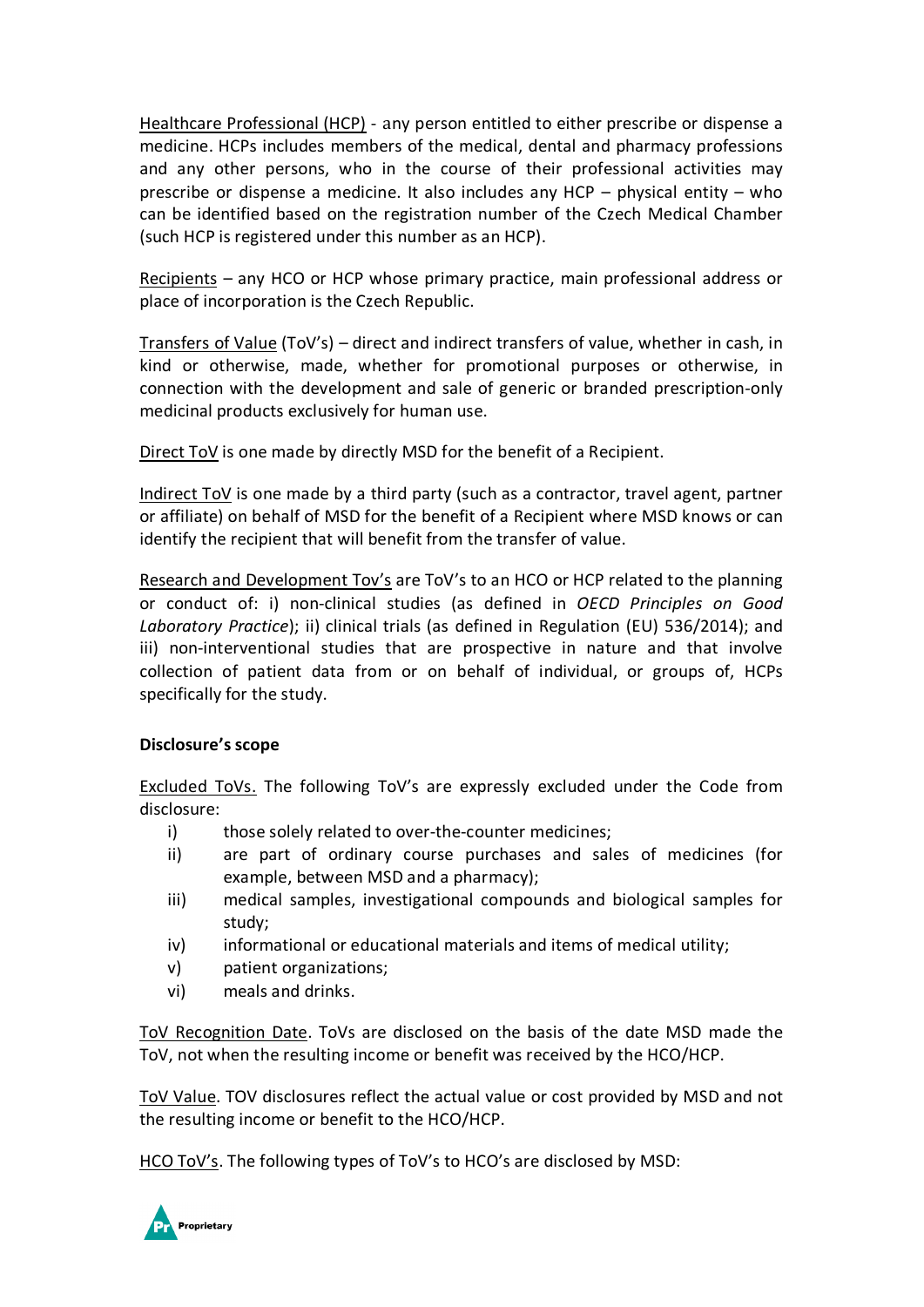- i) Donations, grants and benefits in kind provided to institutions, organisations and associations that support healthcare;
- ii) Contribution to costs related to Events. Contribution to costs related to Events, through HCOs or third parties, including sponsorship to HCPs to attend Events, such as:
	- a. registration fees,
	- b. sponsorship agreements with HCO's or with third parties appointed by an HCO to manage an Event (examples include hiring a booth or stand space, acquiring advertising space (in paper, electronic or other format), arranging a satellite symposium at a congress, sponsoring of speakers, the costs of drinks or meals provided by the HCO if part of an inclusive package, and courses provided by an HCO where MSD does not select the individual HCPs that participate), and
	- c. travel and accommodations;
- iii) Fees for service and consultancy resulting from or related to contracts between MSD and institutions, organizations or associations of HCPs under which such institutions, organizations or associations provide any type of services to MSD or any other type of funding not covered in the previous categories (examples include retrospective noninterventional clinical studies and epidemiological studies). To the extent incidental expenses incurred under a service or consultancy agreement are reimbursed (e.g., travel and accommodation), such ToV is disclosed in the relevant category and not as a fee for service or consultancy.

HCP ToV's. The following types of ToV's to HCP's are disclosed by MSD:

- i) Contributions to costs related to Events such as:
	- a. registration fees, and
	- b. travel and accommodations (such as costs of flights, trains, car hire, tolls, parking fees, taxis and hotel accommodation); and
- ii) Fees for service and consultancy resulting from or related to contracts between MSD and HCPs under which such HCPs provide any type of services to MSD or any other type of funding not covered in the previous categories (examples include speakers' fees, speaker training, medical writing, data analysis, development of educational materials, general consulting and advising, fees for participating in market research when the identity of the HCP is known to MSD, and investigator-initiated studies that do not meet the definition of Research & Development ToV's). To the extent incidental expenses incurred under a service or consultancy agreement are reimbursed (e.g., travel and accommodation), such ToV is disclosed in the relevant category and not as a fee for service or consultancy.

ToVs in case of partial attendances or cancellation. Since ToVs are reported on the basis of what MSD paid, and not what the Recipient received, the full amount paid by MSD shall be reported in case of a partial attendance. In case of a cancellation,

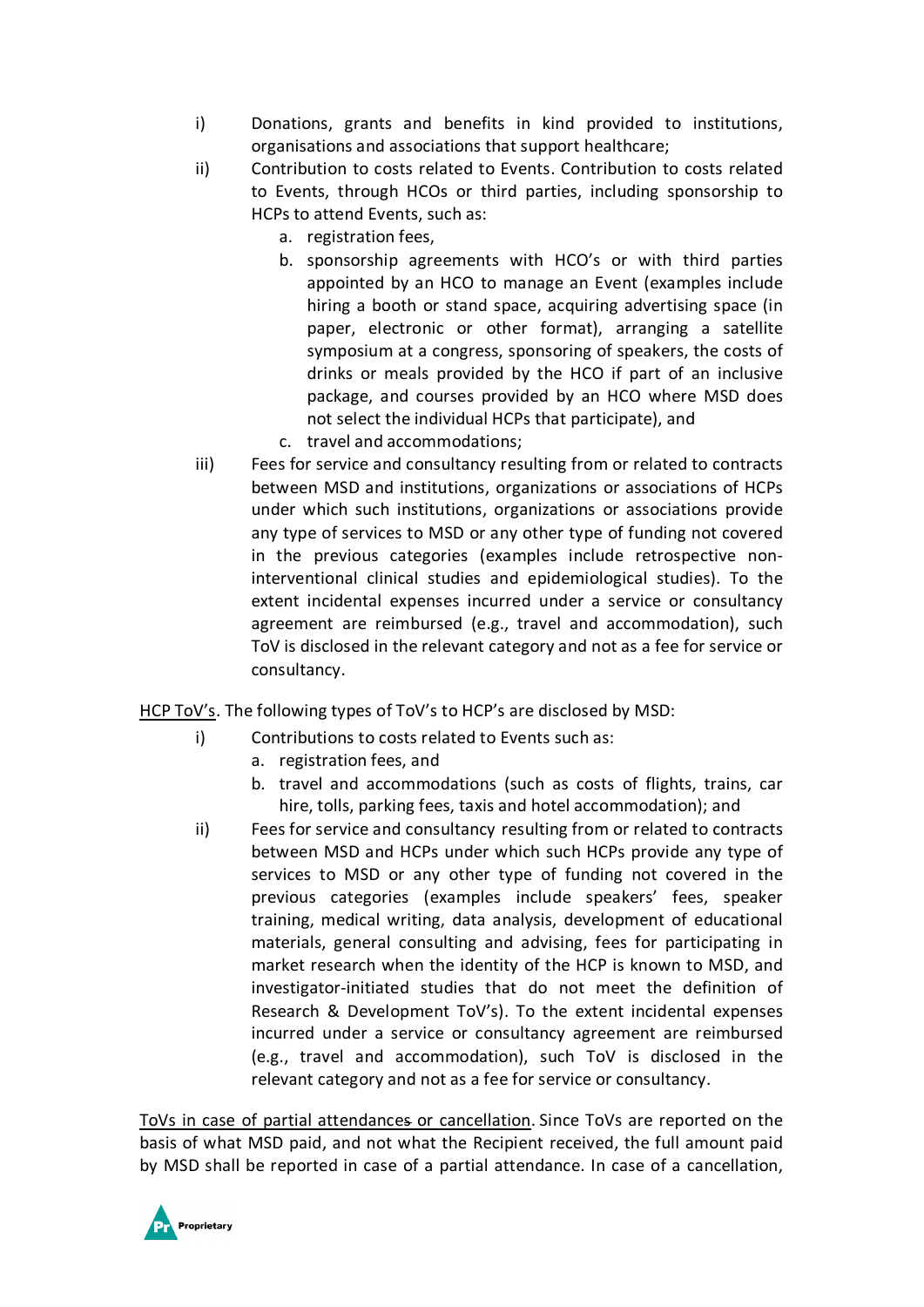since nothing is directly or indirectly received by a Recipient, no ToV is reported by MSD, even if amounts have been paid by MSD to the Event organizer.

Cross-border activities. Regardless of which MSD entity contracts with and pays a Recipient, all HCO's or HCP's whose primary practice, main professional address or place of incorporation is in the Czech Republic are reported by MSD.

Disclosing entities. This annual disclosure report covers all ToV's made to HCOs and HCPs in the Czech Republic, whether by Merck Sharp & Dohme s.r.o. or by its affiliates based in other countries.

## **Specific considerations**

Country unique identifier. In order to ensure disclosure of ToV's are allocated correctly, MSD has assigned a unique identifier to each HCP and HCO. In the Czech Republic, this is based on the company identification number (IČ) for HCOs and a national medical registration number (from the Czech Medical Chamber or Czech Chamber of Pharmacists) for HCPs.

Self-incorporated HCP. An HCP – physical entity – who can be identified based on the registration number of the Czech Medical Chamber will be registered under this number as an HCP. IČ (IN) does not turn a physical entity into a legal entity.

Multi-year agreements. Disclosure is made on the basis of the year the actual ToV's was provided, and not on the basis of a pro rata amount of the intended total ToV under the agreement.

Non-interventional studies. In those circumstances where MSD is unable, despite its best efforts, to determine whether ToV's made to an HCP by a CRO, on behalf of MSD, are prospective or retrospective in nature, such ToV's are treated as prospective and allocated in the aggregate to Research and Development.

Contributions provided to Events through Professional Congress Organisers (PCOs). ToVs through PCOs are reported in the name of benefitting HCO.

### **Consent management**

Consent collection. Unless disclosure is mandated by local legislation, data protection legislation in force in the Czech Republic, as reflected by the more stringent requirements contained in the General Data Protection Regulation (EU) 679/2016, requires MSD to obtain the consent of each HCP to disclose their personal information. MSD has made its best effort to obtain such consent to be as transparent as possible about the nature and scale of its interactions with HCP's. The means by which MSD has obtained consent in the Czech Republic is by a stand-alone agreement covering all interactions with the HCP for an entire year.

Management of Recipient consent withdrawal. A Recipient has the right to withdraw their consent at any time. If this occurs prior to MSD's publication of the ToV, then